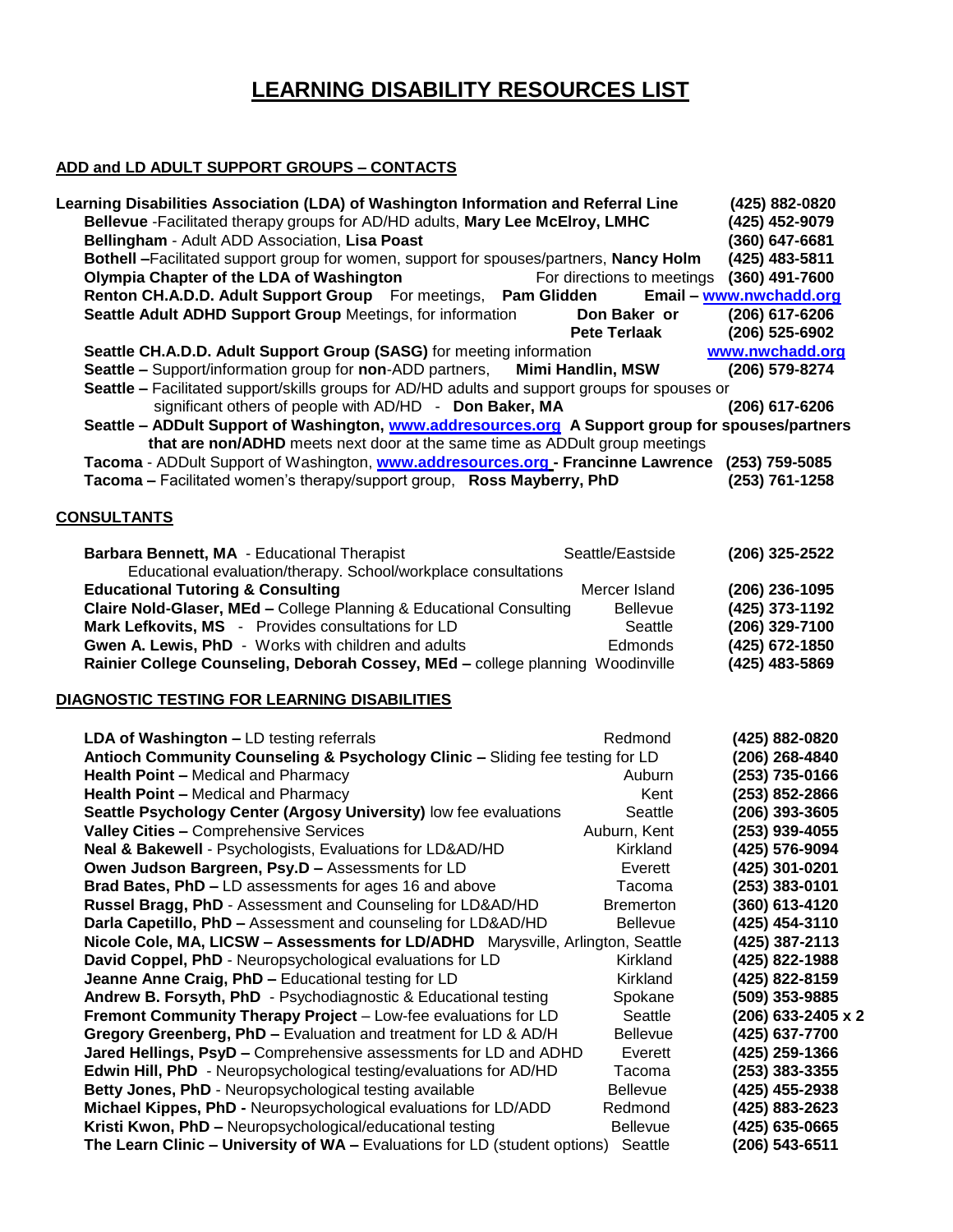2

| Gwen A. Lewis, PhD, ABPDN - Neurodiagnostic assessment for LD                                   | Edmonds                   | (425) 672-1850     |
|-------------------------------------------------------------------------------------------------|---------------------------|--------------------|
| Kirstie Lewis, PhD - Diagnosis of LD & Scotopic Sensitivity                                     | <b>Bellevue</b>           | (425) 562-8928     |
| Ellen Walker Lind, PhD, LMHC - Assessments for LD&AD/HD                                         | Bellingham                | (360) 738-4916     |
| Elizabeth P MacKenzie, PhD - LD Assessments for college students                                | Seattle                   | (206) 932-2590     |
| Roderick Mahurin, PhD - Neuropsychological assessments for LD                                   | Edmonds                   | (425) 640-5601     |
| Wendy B. Marlowe, PhD, ABPP-CN - Neuropsychology, LD & AD//HD assessments Seattle               |                           | (206) 623-5217     |
| Grant Martin, PhD - Assessments for LD                                                          | Edmonds                   | (425) 774-4673     |
| Beverly J. Norfleet, Psy.D. - Evaluations for LD                                                | <b>Bellevue</b>           | (425) 455-7861     |
| Guy D. Oram, PhD - Evaluations for LD, adolescents and adults                                   | Kirkland                  | (425) 576-1817     |
| <b>Payne &amp; Associates – Cognitive assessments for LD&amp;AD/HD</b> Seattle, Tacoma, Olympia |                           | (360) 491-7600     |
| J. Keith Peterson, PhD - Evaluations for LD&AD/HD                                               | Tacoma                    | (253) 572-2588     |
| Francine Powel, PhD - Assessments for LD                                                        | Seattle                   | (206) 720-6155     |
| Jeffrey Powel, PhD, ABPP - Neuropsychological evaluations for LD                                | Seattle                   | (206) 720-6155     |
| Fredric Provenzano, PhD - Evaluations for LD&AD/HD                                              | Seattle                   | (206) 361-2343     |
| John Rarick, PhD - Evaluations for LD&AD/HD                                                     | Silverdale                | (360) 698-4860     |
| Richard H. Reinking, PhD - Psychological testing including LD                                   | <b>Bellevue</b>           | (425) 451-3110     |
| Gail Rosenberg, PhD - LD and AD/HD assessments                                                  | Kirkland                  | (425) 821-2121     |
| Karen Sanders, PhD - Neuropsychological evaluations for LD                                      | Seattle                   | (206) 269-0290     |
| <b>Speech/Language &amp; Learning Services</b>                                                  | <b>Multiple Locations</b> | (425) 556-6330     |
| Katherine Brzezinski-Stein, PhD - Neuropsychological testing for LD                             | Tacoma                    | (253) 383-3355     |
| Paige H Tangney, MEd - LD assessments for college students                                      | Seattle                   | (425) 454-0800     |
| Nora M. Thompson, PhD - Neuropsychological evaluations                                          | Edmonds                   | (425) 640-6134     |
| Douglas Whiteside, PhD - Neuropsychological evaluations, LD/AD/HD                               | Everett                   | (425) 259-1366 x 5 |
| Arthur D. Williams, PhD, LLC - Assessments for LD & ADHD                                        | Shoreline                 | (206) 417-8362     |
| Wendy J. Woodard, ABDA. PsyD - Neuropsychological evaluation                                    | Seattle                   | (206) 528-5671     |
|                                                                                                 |                           |                    |

# **TUTORS**

| <b>ATAC</b> - Educational therapy and tutoring for all subjects                  | Seattle                   | (206) 547-1818 |
|----------------------------------------------------------------------------------|---------------------------|----------------|
| Basic Educational Tutors - Tutoring in Reading, Writing and Math                 | Seattle                   | (206) 322-2113 |
| Barbara Bennett, MA - Educational therapist, teaches academic skills             | Seattle/Eastside          | (206) 325-2522 |
| Cynthia Dupuy, MA, PhD - Tutors all ages in all subject areas                    | <b>Bellevue</b>           | (425) 378-7634 |
| Dolan Learning Center - Increase performance in foundation skills                | Woodinville               | (425) 488-3587 |
| <b>Educational Tutoring &amp; Consulting - Tutoring in all subjects</b>          | Mercer Island             | (206) 236-1095 |
| Hamlin Robinson School - Adult Evening Classes                                   | Seattle                   | (206) 763-1167 |
| Carolyn Hahne, MA - Trained in Slingerland, Orton & Phonological awareness       |                           | (206) 526-9513 |
| <b>Judy Hewitt, MSpEd - Tutors all subjects</b><br>North King & Snohomish County |                           | (425) 743-0582 |
| <b>Payne &amp; Associates - Tutoring for adolescents and adults</b>              | Olympia                   | (360) 491-7600 |
| PLCNW Adult Tutor Program - Educational therapy                                  | Lynnwood                  | (425) 672-6805 |
| <b>Speech/Language &amp; Learning Services</b>                                   | <b>Multiple Locations</b> | (425) 556-6330 |
| Mary Sweet - Northshore Learning Alliance - Tutoring in all subjects             | Woodinville               | (425) 485-9421 |
| The Academic Institute, Inc - for high school students                           | <b>Bellevue</b>           | (425) 401-6844 |
| The Learning Enrichment Center, Helen Gilbert, College courses                   | <b>Bellevue</b>           | (425) 885-3972 |
| Kendra Wagner, MA - Tutors all ages in reading and writing                       | Seattle                   | (206) 523-9590 |
| <b>Melanie Weiss, MEd - Works with adults in reading &amp; writing mastery</b>   | <b>Bellevue</b>           | (425) 746-5745 |

# **EVALUATIONS and/or TREATMENT FOR AD/HD**

| The Amen Clinic - Brain Spect Imaging                                | Tacoma           | (253) 779-4673 |
|----------------------------------------------------------------------|------------------|----------------|
| Neal & Bakewell, Psychologists - Evaluations/Neurofeedback treatment | Kirkland         | (425) 576-9094 |
| Don Baker, MA - Counseling for individuals and couples, AD/HD issues | Seattle          | (206) 617-6206 |
| Barbara Bennett, MA - Life management issues for AD/HD adults        | Seattle/Eastside | (206) 325-2522 |
| Monica L. Bristow, PhD - Psychologist, assessments for AH/HD         | Redmond          | (425) 883-2623 |
| Thomas Collins, MD-Neurologist, evaluates AD/HD Tourettes Syndrome.  | Eastside         | (425) 455-5440 |
| Connie Craig, MD - Psychiatrist, assessment and treatment of AD/HD   | Seattle          | (206) 363-7400 |
| Robert Devney, MD - Psychiatrist, evaluation & treatment             | Woodinville      | (425) 481-0429 |
| Diane W. DeWitt, PhD - Psychologist, psychological work up for AD/HD | <b>Bellevue</b>  | (425) 454-0800 |
| Mary-Ellen Diorio, MD - Psychiatrist, evaluation & treatment         | Seattle          | (206) 361-6884 |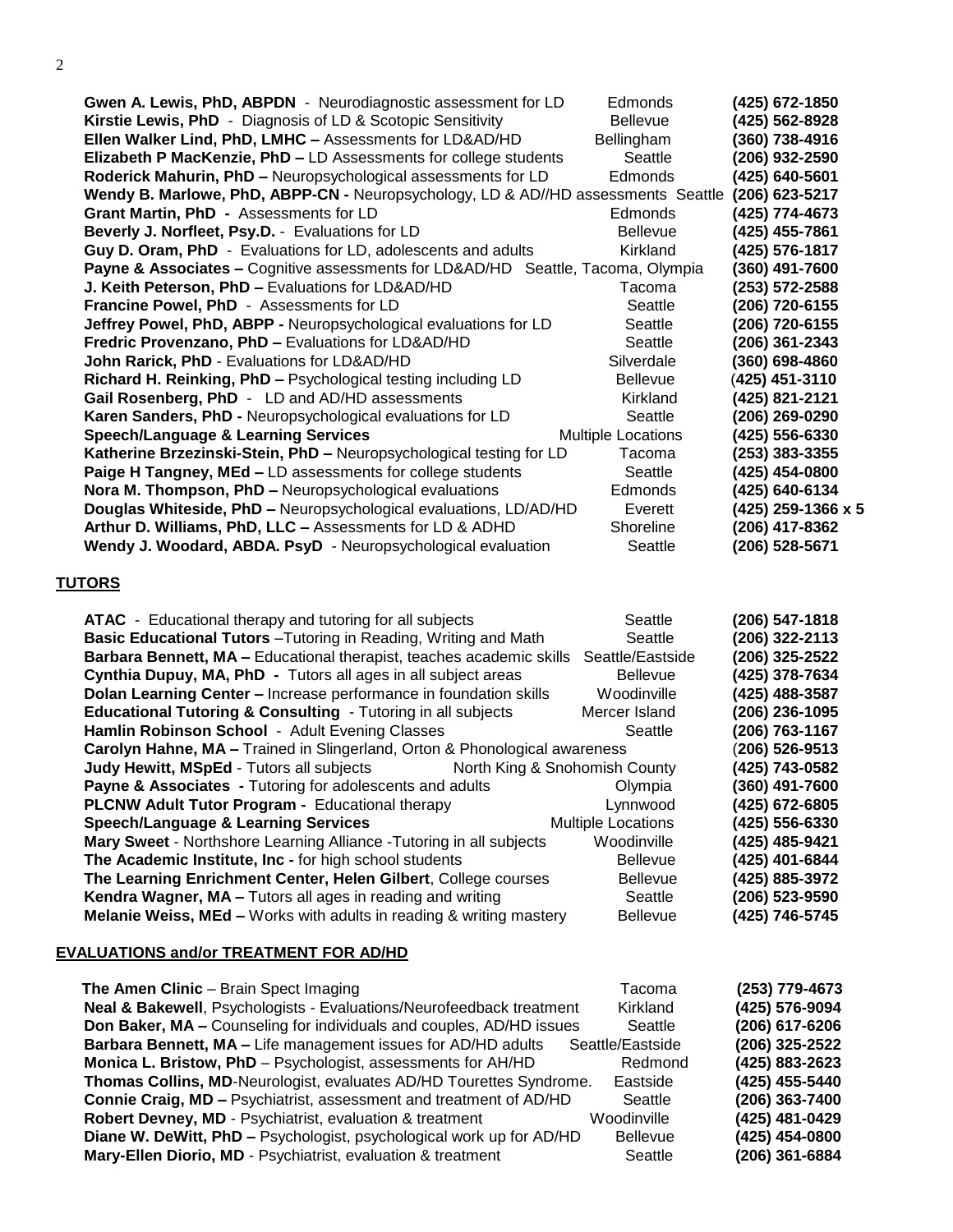3

| <b>Barry Edwards, MD - Psychiatrist, evaluation and treatment</b>                 | <b>Bellevue</b>  | (425) 637-1981     |
|-----------------------------------------------------------------------------------|------------------|--------------------|
| Larry Einspahr, MD - Psychiatrist, evaluates & treats                             | Bellevue         | (425) 455-2818     |
| Andrew Forsyth, PhD - Psychologist, provides evaluations                          | Spokane          | (509) 353-9885     |
| Gregory Greenberg, PhD - Psychologist, provides evaluations                       | <b>Bellevue</b>  | (425) 637-7700     |
| Cheryl L Hanan, PhD - Psychologist, provides evaluations                          | <b>Bellevue</b>  | (425) 452-0801     |
| HANDLE Institute - Non-drug therapy for AD/HD or processing difficulties          | Seattle          | (206) 204-6000     |
| Catherine Harger, MD - Psychiatrist, works with LD&AD/HD issues                   | <b>Bellevue</b>  | (425) 454-3246     |
| Jared Hellings, PsyD - Comprehensive battery to determine AD/HD                   | Everett          | (425) 259-1366     |
| Edwin Hill, PhD - Psychologist, evaluations, anger/stress management              | Tacoma           | (253) 383-3355     |
| Mark Hoerr, MD - Psychiatrist, evaluation and treatment                           | Seattle/Kirkland | (425) 825-9644     |
| Barbara Johnson, MA (Masters Degree) provides evaluation/counseling               | Lynnwood         | (425) 861-9829     |
| Ellen Walker Lind, PhD, LMHC - Evaluations for AD/HD                              | Bellingham       | (360) 738-4916     |
| Phillip G. Lindsay, MD - Psychiatrist, evaluates & treats AD/HD                   | Seattle          | (206) 622-5454     |
| Theodore Mandelkorn, MD - Physician, evaluation and treatment                     | Mercer Island    | (206) 275-0702     |
| Wendy B. Marlowe, PhD, ABPP-CN - Neuropsychology, provides evaluation             | Seattle          | (206) 623-5217     |
| Terence F. McGuire, MD - Psychiatrist, evaluations & treatment                    | Poulsbo          | (360) 779-6153     |
| Tom Newlyn, MD - Psychiatrist, evaluates & treats                                 | Edmonds          | (425) 744-1714     |
| Northwest ADHD Behavioral Medicine-diagnose/treatment using OPTAx-                | Kirkland         | (425) 821-9730     |
| Jude Patton, PA (Physicians Assistant) - evaluation and treatment                 | Seattle          | (206) 363-7400     |
| J. Keith Peterson, PhD - Psychologist, screens & works with AD/HD                 | Tacoma           | (253) 572-2588     |
| Paublo Proano, MD - Psychiatrist, evaluation and treatment                        | Renton           | (425) 235-7383     |
| Fredic Provenzano, PhD - Psychologist, evaluation and counseling                  | Seattle          | (206) 361-2343     |
| Nagavedu Raghunath, MD - Psychiatrist, evaluates & treats                         | Tacoma           | (253) 475-6021     |
| John Rarick, PhD - Psychologist, evaluations<br>Silverdale, Poulsbo, Port Orchard |                  | $(360) 698 - 4860$ |
| Robert Reichler, MD - Psychiatrist, evaluation/treatment, AD/HD/Tourettes.        | Seattle          | (206) 362-7400     |
| Jack Reiter, MD - Psychiatrist, evaluates & treats                                | Seattle          | (206) 328-1366     |
| <b>Steve Rothman, PhD</b> - Psychologist, Biofeedback therapy for AD/HD           | <b>Bellevue</b>  | (425) 454-4266     |
| <b>Sandra Saffran, MD - Psychiatrist, assessment/treatment for AD/HD</b>          | Seattle          | (206) 363-7400     |
| Richard L. Schneider, MD - Psychiatrist, evaluation and treatment                 | Tacoma           | (253) 752-6056     |
| Ulrich C. Schoettle, MD- Psychiatrist, evaluation/treatment for AD/HD             | Seattle          | (206) 324-4500     |
| John Slightam, MD - Psychiatrist, evaluation and treatment for AD/HD              | Seattle          | (206) 439-7556     |
| Fletcher Taylor, MD - Psychiatrist, evaluation and treatment                      | Tacoma           | (253) 475-6021     |
| Raymond E. Vath, MD - Psychiatrist, evaluation and treatment                      | Bellevue         | (425) 452-0700     |
| Lynne Anne Wilk, MD - Psychiatrist, evaluation and treatment                      | Kirkland         | (425) 821-2121     |
| Arthur D. Williams, PhD, LCC - Psychologist, evaluation & counseling              | Shoreline        | (206) 417-8362     |
| Sue Wood, MD - Psychiatrist, provides evaluations and treatment                   | Seattle          | (206) 362-4141     |
| Wendy J. Woodard, PsyD - Provides evaluations for AD/HD                           | Seattle          | (206) 528-5671     |
| John Wynn, MD - Psychiatrist, provides evaluation and treatment                   | Seattle          | (206) 624-0296 X3  |

#### **COACHES**

| Tessa Bennion, PCC - Life coach and ADHD coach                             | Seattle    | (206) 985-0442         |
|----------------------------------------------------------------------------|------------|------------------------|
| Dee Dee Curran, MS - Transitions, relationships and workplace issues       | Kirkland   | (425) 806-2061         |
| <b>Edge Foundation - AD/HD coaches for adolescents/high school/college</b> | National   | www.edgefoundation.org |
| Mimi Handlin, MSW - AD/HD coach for adolescents/college/adults             | Seattle    | (206) 579-8274         |
| Lifeline Coaching Services - Nancy Holm, MA - Personal AD/HD Coach         |            | (425) 483-5811         |
| Lisa Poast - Personal AD/HD coaching                                       | Bellingham | (360) 738-91           |
| <b>Payne &amp; Associates - Organization and time management</b>           | Olympia    | (360) 491-7600         |
| Albert Reichert, MD - Personal and life coach specializing in ADD/ LD      | Seattle    | (206) 322-3800         |
| Karen L. Roe - Personal coach specializing in Aspergers and ADD            | Seattle    | (206) 782-2232         |
| Ann M. Sherry - Coach/Consultant for school, work or personal life         | Ellensburg | (509) 933-2493         |
|                                                                            |            |                        |

## **AUDITORY INTEGRATION TRAINING**

| The Auditory Health Center - Cynthia Stimpson, MSW, ACSW   | Seattle     | (206) 367-9417 |
|------------------------------------------------------------|-------------|----------------|
| <b>Autism and ADD Resources - Marcialyn McCarthy, MAEd</b> | Federal Way | (253) 815-8438 |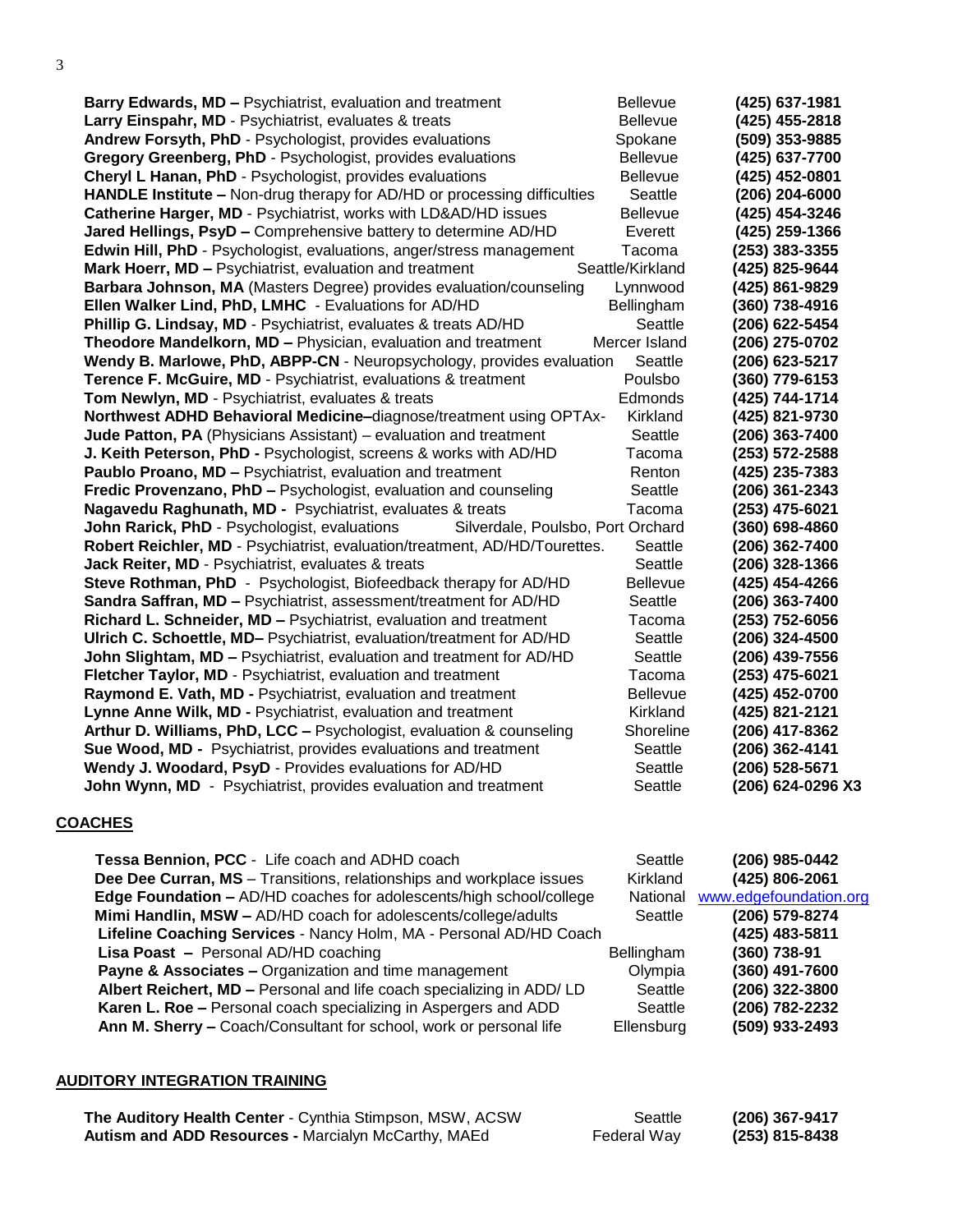## **NEUROFEEDBACK (or BIOFEEDBACK) for AD/HD**

| Advanced Behavioral Medicine & Neuropsychology - Biofeedback  | Tacoma          | (253) 383-3355 |
|---------------------------------------------------------------|-----------------|----------------|
| Jeanne Anne Craig, PhD - Alpha/Theta training & Neurofeedback | Kirkland        | (425) 822-8159 |
| <b>NEAL and BAKEWELL</b> - Neurofeed/back available           | Kirkland        | (425) 576-9094 |
| Judy Peters, PhD - EEG Neurotherapy & Diagnostic Center       | Bainbridge Is.  | (206) 855-9265 |
| Steve Rothman, PhD - Licensed Clinical Psychologist           | <b>Bellevue</b> | (425) 454-4266 |
|                                                               |                 |                |

#### **COUNSELORS/ PSYCHOLOGISTS**

| Susan B Palmer-Ansorg, PhD - Family therapy for children and adults                | Millcreek                | (425) 357-8023 |
|------------------------------------------------------------------------------------|--------------------------|----------------|
| Kenneth N Asher, PhD - Works with LD/ADHD issues in adults                         | Seattle                  | (206) 322-4552 |
| Behavioral Medicine Associates - Anxiety, depression testing/treatment             | <b>Bellevue</b>          | (425) 454-3110 |
| Russle Bragg, PhD - Counseling available for LD&AD/HD issues                       | <b>Bremerton</b>         | (360) 377-0181 |
| Monica Bristow, PhD - Psychotherapy                                                | Redmond                  | (425) 883-2623 |
| Darrow Chan, PhD - Works with Adults with Aspergers Syndrome                       | Kirkland                 | (425) 827-3019 |
| David Coppel, PhD - Works with LD/AD/HD issues                                     | Kirkland                 | (425) 822-1988 |
| Joanne Craig, PhD - Therapy for Adults & Families                                  | Seattle                  | (206) 523-7438 |
| <b>Sheryl Hanan, PhD - LD&amp;AD/HD issues for Adults &amp; Families</b>           | <b>Bellevue</b>          | (425) 452-0801 |
| The HANDLE Inst. - Non-drug therapy designed for Neurodevelopmental issues Seattle |                          | (206) 204-6000 |
| Edwin Hill, PhD -LD&AD/HD, Biofeedback/learning/memory enhancement-                | Tacoma                   | (253) 383-3355 |
| Michael Kippes, PhD - Works with ages (15 & older)                                 | Redmond                  | (425) 883-2623 |
| Carol A. Kusche, PhD - Counseling for Adults                                       | Seattle                  | (206) 323-6688 |
| Gwen A. Lewis, PhD - Counseling for Adults with LD&AD/HD                           | <b>Edmonds</b>           | (425) 672-1850 |
| Kirstie Lewis, PhD - Assessment of LD & scotopic sensitivity syndrome -            | Bellevue                 | (425) 562-8928 |
| <b>NEAL &amp; BAKEWELL - Psychologists providing counseling (LD&amp;AD/HD)</b>     | Kirkland                 | (425) 576-9094 |
| <b>Payne &amp; Associates - Personal strategies development</b>                    | Olympia/Seattle/Bellevue | (360) 491-7600 |
| Fredric Provenzano, Ph.D.- Individual/couple therapy, works with AD/HD             | Seattle                  | (206) 361-2343 |
| John Rarich, PhD - Works with LD&AD/HD issues                                      | Silverdale               | (360) 698-4860 |
| Molly Reid, PhD - Individual & Family counseling                                   | Woodinville              | (425) 481-5700 |
| Richard Reinking, PhD - Therapy for Adults & Families                              | <b>Bellevue</b>          | (425) 454-3110 |
| Gail Rosenberg, PhD - LD & AD/HD assessment, provides counseling                   | Kirkland                 | (425) 821-2121 |
| Steve Rothman, PhD - Psychologist, Biofeedback therapy for AD/HD                   | <b>Bellevue</b>          | (425) 454-4266 |
| Daniel M. Salzer, PhD - Treatment of depression/compulsive disorder                | <b>Bothell</b>           | (425) 483-4136 |
| Karen Sanders, PhD - Adult and older adult issues                                  | Seattle                  | (206) 269-0290 |
| Wendy Woodard, PsyD- Psychotherapy for individuals/families/couples                | Seattle                  | (206) 528-5671 |
|                                                                                    |                          |                |

#### **COUNSELORS / SOCIAL WORKERS**

| Steve Best, MA - Counseling for individuals and couples, LD/ADD issues | <b>Bellevue</b>   | (425) 451-4749                    |
|------------------------------------------------------------------------|-------------------|-----------------------------------|
| Susan B. Burns, MA - Counseling, AD/HD&LD therapy group                | <b>Bellevue</b>   | (425) 881-9000                    |
| Diana Cales, MEd, LMHC - Individual & group counseling for LD issues - | Kirkland          | (425) 822-7872                    |
| Jodey Callaway, MA, RN, CDC - Counseling & Consulting for all ages     | Tacoma            | (253) 752-3646                    |
| Ann Cohen, MA - Works with AD/HD issues                                | <b>Burlington</b> | (360) 757-2322                    |
| Jacquelyn Ann Fisher, MS - Works with LD&AD/HD issues                  | Gig Harbor        | (253) 851-3808                    |
| Michael Galloway, MEd, MA - LD&AD/HD issues                            | Seattle           | (206) 526-7945                    |
| Debra Jeffs-Grad, RN-ACSW, MSW - Career exploration /self esteem -     | <b>Edmonds</b>    | (425) 778-8775                    |
| Jerry Jackson, MSW, ACSW - Works with Adults & Families                | <b>Bellevue</b>   | (425) 455-0348                    |
| Nanci J. Jensen, MA, LMHC-Eating Disorders, AD/HD & Recovery Issues    | Seattle           | (206) 781-1717                    |
| Barbara Johnson, MA - Evaluations and counseling for AD/HD             | <b>Bellevue</b>   | (425) 451-3674                    |
| Belinda Lafferty, MA, LMHC - Works with LD&AD/HD issues                | <b>Bellevue</b>   | (425) 746-7338                    |
| Mark Lefkovits, MS, LMHC - Works with LD&AD/HD issues                  |                   | Seattle (206) 329-7100 & 322-3800 |
| Marlena K. Haffner-Love, MSW, ACSW - LD&AD/HD issues                   | <b>Bellevue</b>   | (425) 455-9265                    |
| George Lynn, MA, LMHC - Counseling AD/HD/Tourettes/Bi-polar disorder   | <b>Bellevue</b>   | (425) 454-1787                    |
| Carli MacColl, MA - Individual, couple and family counseling           | Seattle           | (206) 517-4194                    |
| Mary Lee McElroy, LMHC -Individual & Family Therapy including AD/HD    | <b>Bellevue</b>   | (425) 452-9079                    |
| Nancy Merrill, MEd, LMHC - Works with OCD and anxiety disorders        | Kirkland          | (425) 820-5150                    |
| Toni Napoli, MA - Works with LD&AD/HD issues                           | Seattle           | (206) 938-5947                    |
|                                                                        |                   |                                   |